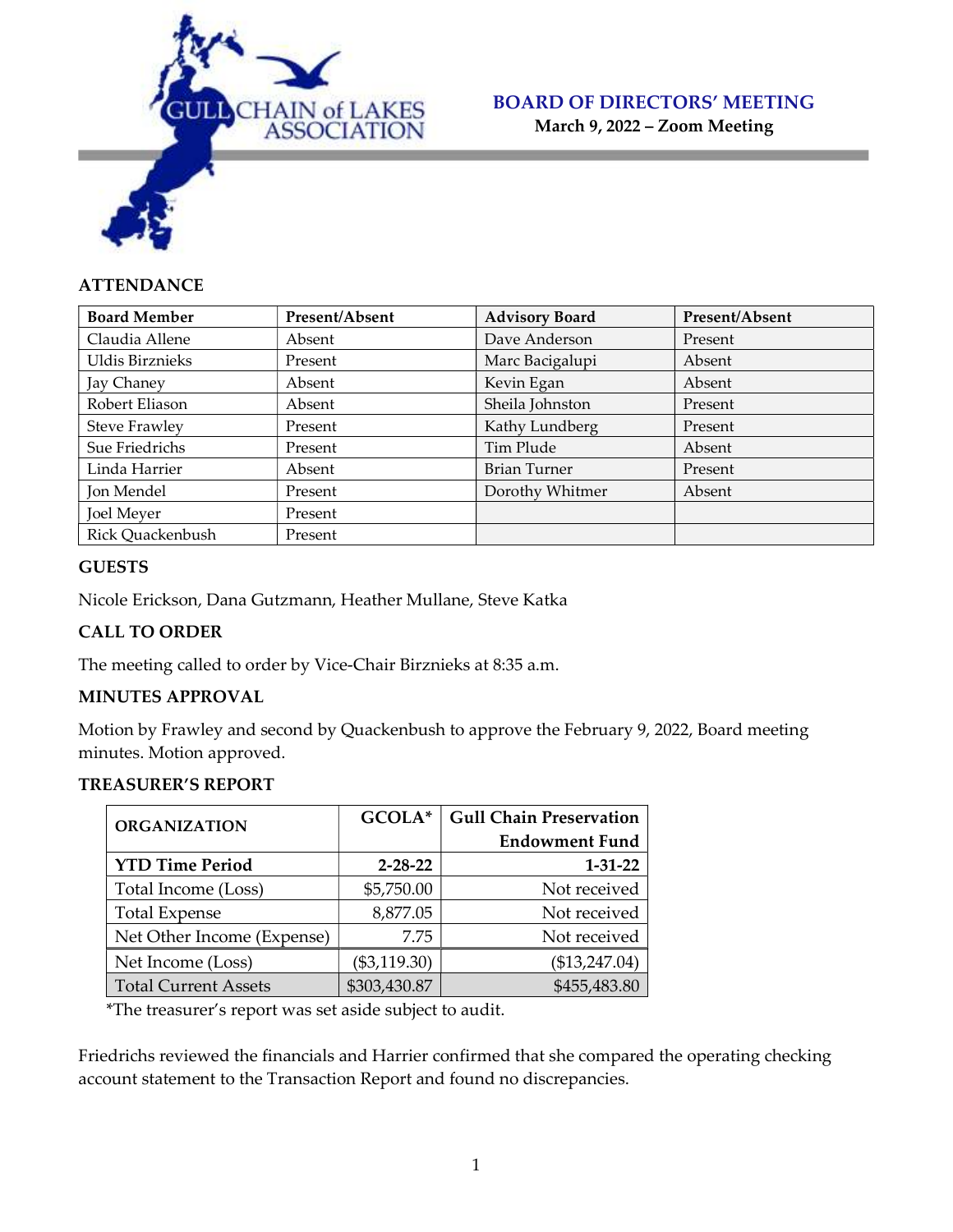

March 9, 2022 – Zoom Meeting

#### **CORRESPONDENCE**

• None

### DONATION REQUEST

Pequot Lakes Splash Pad – no donation

## GOVERNMENT AGENCY UPDATE

- Cass County Gutzmann has started the hiring process and is working with lake service providers.
- Crow Wing County Erickson is starting a Starry Trek program for lake associations.
- DNR No report
- USACE Turner reported the drawdown was 8" vs. a normal 12" in prior years.

# EVENTS UPDATE

• MN COLA – Birznieks reported they have hired an administrator to manage the newsletter, website, etc.; Tom Watson has been named to the MAISRC advisory board; and the annual meeting in June will be in-person.

### TO-DO LIST

| Accountable      | Description                                                                                                                                                                         | Deadline      | <b>Status</b> |
|------------------|-------------------------------------------------------------------------------------------------------------------------------------------------------------------------------------|---------------|---------------|
| Allene           | Explore different membership fees for business members.                                                                                                                             | $1 - 12 - 22$ | Open          |
| Allene           | Research the pros/cons of automated membership renewal                                                                                                                              | $5-11-22$     | <b>New</b>    |
| Allene           | Study a life-time membership option.                                                                                                                                                | $5 - 11 - 22$ | <b>New</b>    |
| <b>Birznieks</b> | Explore alternative investment options for the AIS<br>contingency fund.                                                                                                             | $1 - 12 - 22$ | In process    |
| <b>Birznieks</b> | Prepare the GCOLA letter which supports the Crow Wing<br>County Land Use Ordinance change regarding airports in<br>the Shoreland District.                                          | $3-9-22$      | Complete      |
| <b>Birznieks</b> | Prepare the GCOLA letter opposing the proposed helipad<br>location in East Gull Lake.                                                                                               | $3-19-22$     | <b>New</b>    |
| <b>Birznieks</b> | Share Adopt-a-Buoy best practice with MLR & MN COLA.                                                                                                                                | $4 - 13 - 22$ | <b>New</b>    |
| <b>Birznieks</b> | Work with Government Relations and Recreation/Safety<br>Committees to define the responsibilities for the two<br>committees on the enhanced wake issue and the SAFL wake<br>study." | $5-11-22$     | Open          |
| Chaney           | Contact Eric Sullivan (MN DNR) to attend a future board<br>meeting to discuss law enforcement issues on the lake.                                                                   | $2 - 9 - 22$  | Open          |
| Friedrichs       | Submit DNR grant for Lake Margaret curly leaf pondweed<br>spraying.                                                                                                                 | $2 - 22 - 22$ | Complete      |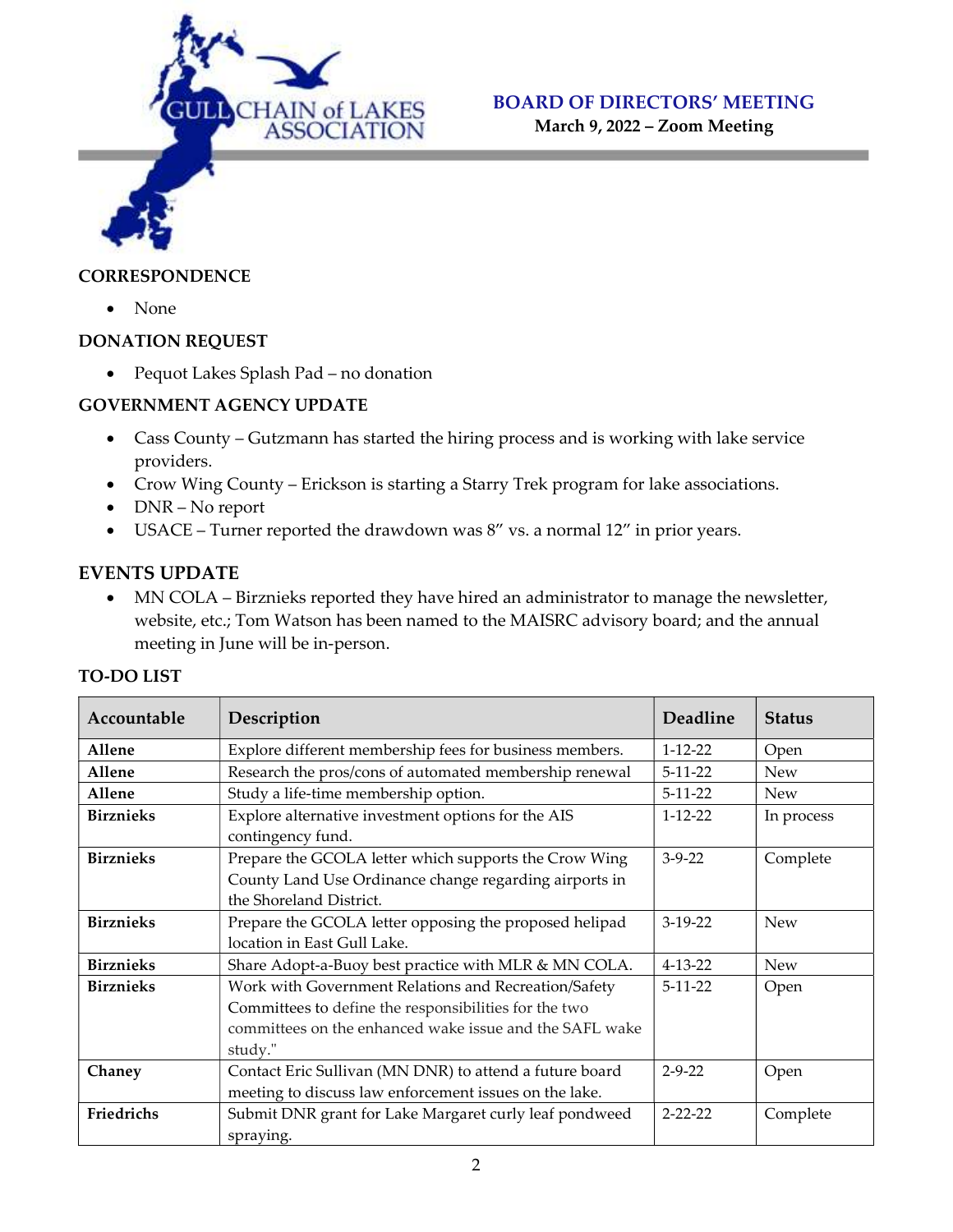

March 9, 2022 – Zoom Meeting



### AIS COMMITTEE

 Quackenbush announced he is selling his home and will be resigning his board membership when he moves.

### COMMUNICATIONS COMMITTEE

Lundberg announced the website is being updated for the new committees.

### ENVIRONMENTAL COMMITTEE

 Motion by Frawley and second by Birznieks to send a letter on behalf of GCOLA to the City of East Gull Lake opposing a landowner's request to add a helipad near their home. Motion approved.

### FINANCE & AUDIT COMMITTEE

• No report

### FISHERIES COMMITTEE

• No report.

### GALA COMMITTEE

Harrier will coordinate a meeting with committee members to discuss options for the event.

### GOVERNMENT RELATIONS COMMITTEE

- Frawley reviewed a proposed letter to be sent to legislators regarding GCOLA legislative priorities. One proposed change was from 'shallow lakes' to 'shallow areas.'
- Birznieks provided an update on various legislation in the Minnesota House and Senate.